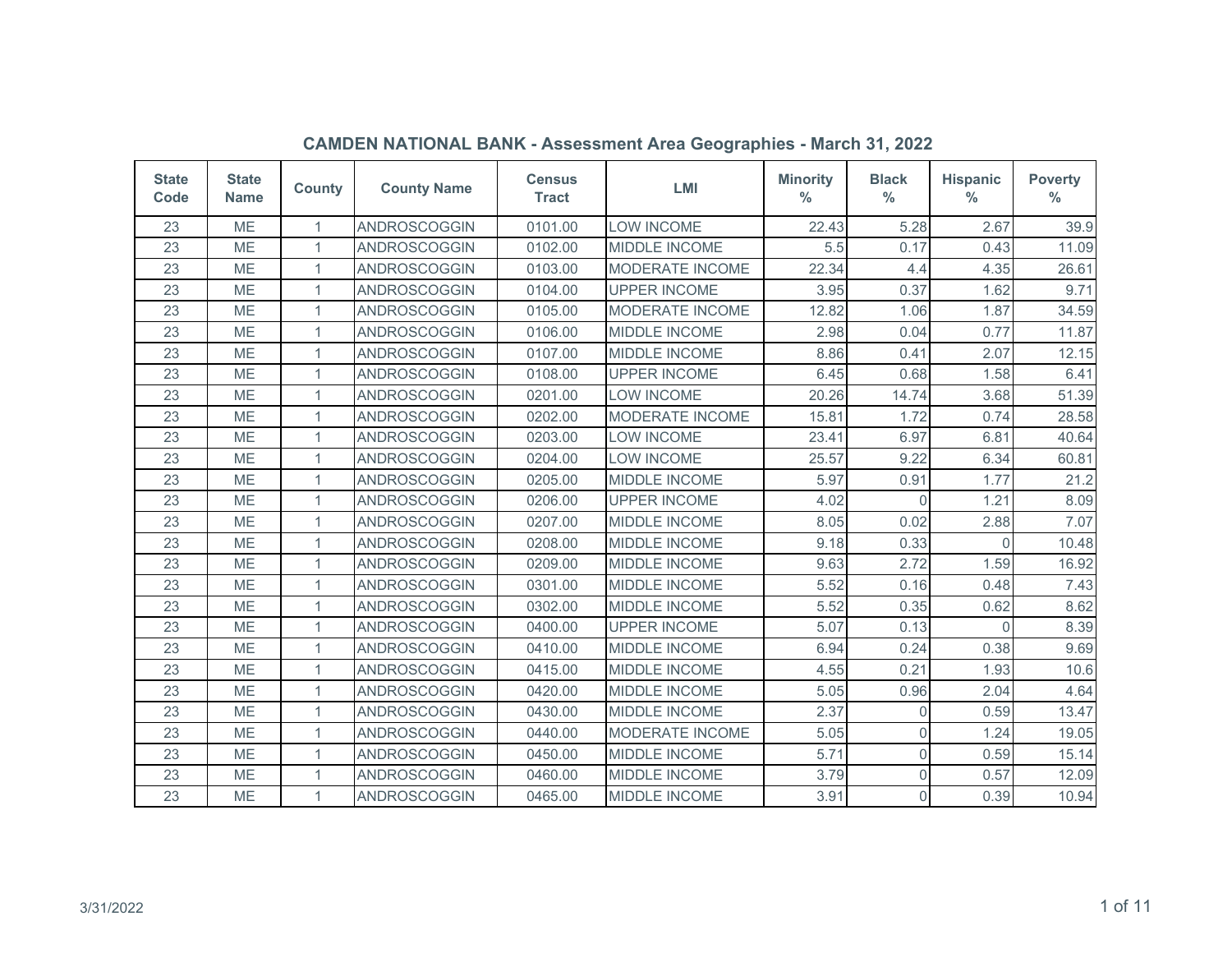| <b>State</b><br>Code | <b>State</b><br><b>Name</b> | <b>County</b> | <b>County Name</b> | <b>Census</b><br><b>Tract</b> | <b>LMI</b>             | <b>Minority</b><br>$\%$ | <b>Black</b><br>$\frac{0}{0}$ | <b>Hispanic</b><br>$\%$ | <b>Poverty</b><br>$\frac{0}{0}$ |
|----------------------|-----------------------------|---------------|--------------------|-------------------------------|------------------------|-------------------------|-------------------------------|-------------------------|---------------------------------|
| 23                   | ME                          | 5             | <b>CUMBERLAND</b>  | 0001.00                       | MIDDLE INCOME          | 10.2                    | 1.38                          | 1.78                    | 17.86                           |
| 23                   | <b>ME</b>                   | 5             | <b>CUMBERLAND</b>  | 0002.00                       | MODERATE INCOME        | 8.27                    | 3.54                          | 1.39                    | 12.52                           |
| 23                   | ME                          | 5             | <b>CUMBERLAND</b>  | 0003.00                       | <b>MODERATE INCOME</b> | 16.69                   | 9.15                          | 4.29                    | 40.29                           |
| 23                   | ME                          | 5             | <b>CUMBERLAND</b>  | 0005.00                       | LOW INCOME             | 50.35                   | 30.89                         | 10.16                   | 38.99                           |
| 23                   | <b>ME</b>                   | 5             | <b>CUMBERLAND</b>  | 0006.00                       | <b>MODERATE INCOME</b> | 29.07                   | 19.5                          | 5.95                    | 37.99                           |
| 23                   | <b>ME</b>                   | 5             | <b>CUMBERLAND</b>  | 0010.00                       | <b>LOW INCOME</b>      | 21.54                   | 17.29                         | 1.69                    | 39.44                           |
| 23                   | ME                          | 5             | <b>CUMBERLAND</b>  | 0011.00                       | MODERATE INCOME        | 10.85                   | 5.08                          | 2.36                    | 24.79                           |
| 23                   | ME                          | 5             | <b>CUMBERLAND</b>  | 0012.00                       | <b>LOW INCOME</b>      | 18.23                   | 10.11                         | 4.67                    | 31.41                           |
| 23                   | <b>ME</b>                   | 5             | <b>CUMBERLAND</b>  | 0013.00                       | MODERATE INCOME        | 14.96                   | 9.15                          | 1.93                    | 31                              |
| 23                   | <b>ME</b>                   | 5             | <b>CUMBERLAND</b>  | 0015.00                       | MIDDLE INCOME          | 10.46                   | 0.86                          | 4.01                    | 13.52                           |
| 23                   | ME                          | 5             | <b>CUMBERLAND</b>  | 0017.00                       | MIDDLE INCOME          | 8.25                    | 2.6                           | 1.46                    | 9.32                            |
| 23                   | ME                          | 5             | <b>CUMBERLAND</b>  | 0018.00                       | MIDDLE INCOME          | 7.17                    | 1.48                          | 1.76                    | 5.57                            |
| 23                   | <b>ME</b>                   | 5             | <b>CUMBERLAND</b>  | 0019.00                       | MIDDLE INCOME          | 9.21                    | 0.41                          | 1.75                    | 11.43                           |
| 23                   | <b>ME</b>                   | 5             | <b>CUMBERLAND</b>  | 0020.01                       | <b>MIDDLE INCOME</b>   | 20.37                   | 5.89                          | 2.41                    | 15.85                           |
| 23                   | <b>ME</b>                   | 5             | <b>CUMBERLAND</b>  | 0020.02                       | <b>MIDDLE INCOME</b>   | 27.15                   | 8                             | 5.68                    | 18.84                           |
| 23                   | <b>ME</b>                   | 5             | <b>CUMBERLAND</b>  | 0021.01                       | <b>MIDDLE INCOME</b>   | 13.45                   | 4.63                          | 2.43                    | 19.21                           |
| 23                   | <b>ME</b>                   | 5             | <b>CUMBERLAND</b>  | 0021.02                       | MIDDLE INCOME          | 32.47                   | 18.4                          | 5.03                    | 15.38                           |
| 23                   | ME                          | 5             | <b>CUMBERLAND</b>  | 0022.00                       | MIDDLE INCOME          | 4.43                    | 2.07                          | 0                       | 10.69                           |
| 23                   | ME                          | 5             | <b>CUMBERLAND</b>  | 0023.00                       | MODERATE INCOME        | 28.75                   | 9.95                          | 5.37                    | 20.14                           |
| 23                   | <b>ME</b>                   | 5             | <b>CUMBERLAND</b>  | 0024.00                       | MIDDLE INCOME          | 1.81                    | 0.16                          | $\Omega$                | 6.83                            |
| 23                   | <b>ME</b>                   | 5             | <b>CUMBERLAND</b>  | 0025.01                       | <b>UPPER INCOME</b>    | 9.67                    | 2.69                          | 3.17                    | 4.98                            |
| 23                   | <b>ME</b>                   | 5             | <b>CUMBERLAND</b>  | 0025.02                       | <b>UPPER INCOME</b>    | 5.08                    | $\Omega$                      | 1.35                    | 2.13                            |
| 23                   | ME                          | 5             | <b>CUMBERLAND</b>  | 0026.00                       | MIDDLE INCOME          | 11.07                   | 5.04                          | 5.78                    | 10.06                           |
| 23                   | <b>ME</b>                   | 5             | <b>CUMBERLAND</b>  | 0027.00                       | MODERATE INCOME        | 19.6                    | 7.27                          | 6.06                    | 19                              |
| 23                   | ME                          | 5             | <b>CUMBERLAND</b>  | 0028.00                       | <b>MIDDLE INCOME</b>   | 11.18                   | 0.85                          | 3.69                    | 21.74                           |
| 23                   | <b>ME</b>                   | 5             | <b>CUMBERLAND</b>  | 0029.00                       | MODERATE INCOME        | 6.07                    | $\Omega$                      | 1.49                    | 19.03                           |
| 23                   | <b>ME</b>                   | 5             | <b>CUMBERLAND</b>  | 0030.00                       | MODERATE INCOME        | 12.68                   | 0.06                          | 2.5                     | 19.04                           |
| 23                   | <b>ME</b>                   | 5             | <b>CUMBERLAND</b>  | 0031.00                       | MODERATE INCOME        | 11.84                   | 3.89                          | Δ                       | 19.64                           |
| 23                   | ME                          | 5             | <b>CUMBERLAND</b>  | 0032.00                       | <b>MIDDLE INCOME</b>   | 3.65                    | 1.1                           | 1.23                    | 14.04                           |
| 23                   | ME                          | 5             | <b>CUMBERLAND</b>  | 0033.00                       | MODERATE INCOME        | 15.53                   | 2.79                          | 0.65                    | 7.7                             |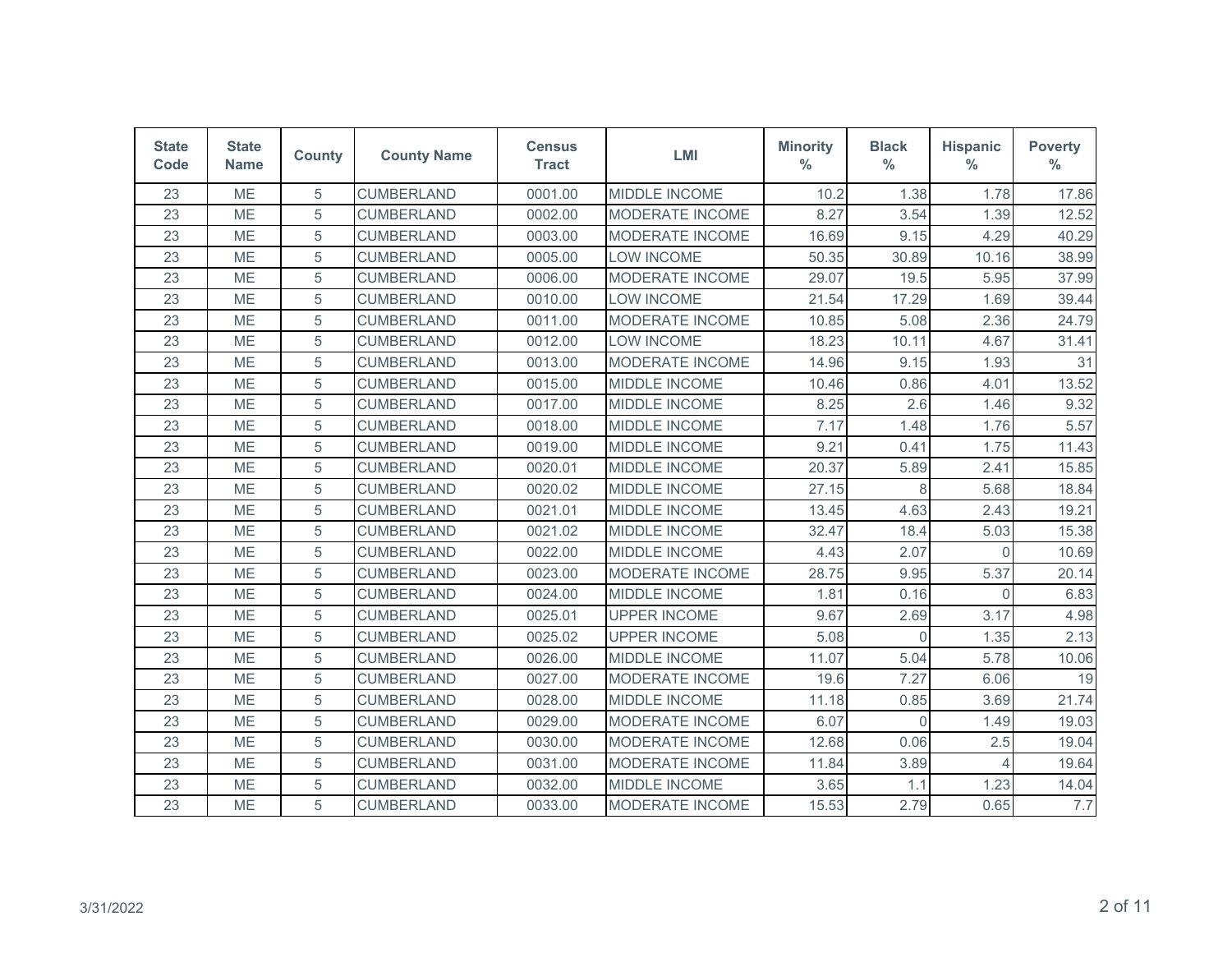| <b>State</b><br>Code | <b>State</b><br><b>Name</b> | <b>County</b> | <b>County Name</b> | <b>Census</b><br><b>Tract</b> | <b>LMI</b>           | <b>Minority</b><br>$\%$ | <b>Black</b><br>$\%$ | <b>Hispanic</b><br>$\frac{0}{0}$ | <b>Poverty</b><br>$\%$ |
|----------------------|-----------------------------|---------------|--------------------|-------------------------------|----------------------|-------------------------|----------------------|----------------------------------|------------------------|
| 23                   | ME                          | 5             | <b>CUMBERLAND</b>  | 0034.00                       | <b>UPPER INCOME</b>  | 6.64                    | 0.25                 | 1.27                             | 5.18                   |
| 23                   | <b>ME</b>                   | 5             | <b>CUMBERLAND</b>  | 0035.00                       | MIDDLE INCOME        | 3.27                    | 1.04                 | 0.93                             | 13.88                  |
| 23                   | ME                          | 5             | <b>CUMBERLAND</b>  | 0037.01                       | <b>UPPER INCOME</b>  | 3.07                    | $\overline{0}$       | 0.81                             | 3.62                   |
| 23                   | ME                          | 5             | <b>CUMBERLAND</b>  | 0037.02                       | <b>UPPER INCOME</b>  | 4.5                     | 2.22                 | 0.6                              | 4.37                   |
| 23                   | <b>ME</b>                   | 5             | <b>CUMBERLAND</b>  | 0040.01                       | <b>MIDDLE INCOME</b> | 7.67                    | 2.08                 | 0.38                             | 2.5                    |
| 23                   | <b>ME</b>                   | 5             | <b>CUMBERLAND</b>  | 0040.02                       | MIDDLE INCOME        | 6.61                    | 1.37                 | 1.1                              | 6.44                   |
| 23                   | ME                          | 5             | <b>CUMBERLAND</b>  | 0041.00                       | MIDDLE INCOME        | 5.71                    | 0.18                 | 0.42                             | 2.81                   |
| 23                   | <b>ME</b>                   | 5             | <b>CUMBERLAND</b>  | 0042.00                       | <b>UPPER INCOME</b>  | 5.82                    | 0.45                 | 1.82                             | 4.54                   |
| 23                   | <b>ME</b>                   | 5             | <b>CUMBERLAND</b>  | 0044.01                       | <b>UPPER INCOME</b>  | 5.88                    | $\Omega$             | 1.38                             | 4.64                   |
| 23                   | <b>ME</b>                   | 5             | <b>CUMBERLAND</b>  | 0044.02                       | <b>UPPER INCOME</b>  | 3.91                    | 0.89                 | 0.3                              | 6.99                   |
| 23                   | ME                          | 5             | <b>CUMBERLAND</b>  | 0045.01                       | MIDDLE INCOME        | 10.1                    | 1.36                 | 4.29                             | 7.53                   |
| 23                   | ME                          | 5             | <b>CUMBERLAND</b>  | 0045.02                       | <b>UPPER INCOME</b>  | 5.03                    | 1.03                 | 0.87                             | 4.9                    |
| 23                   | <b>ME</b>                   | 5             | <b>CUMBERLAND</b>  | 0046.00                       | <b>UPPER INCOME</b>  | 4.78                    | 0.03                 | 0.3                              | 3.8                    |
| 23                   | <b>ME</b>                   | 5             | <b>CUMBERLAND</b>  | 0047.01                       | <b>UPPER INCOME</b>  | 3.03                    | $\Omega$             | 1.87                             | 1.62                   |
| 23                   | ME                          | 5             | <b>CUMBERLAND</b>  | 0047.02                       | MIDDLE INCOME        | 4.82                    | 0.49                 | 0.52                             | 17.47                  |
| 23                   | <b>ME</b>                   | 5             | <b>CUMBERLAND</b>  | 0048.01                       | <b>MIDDLE INCOME</b> | 5.68                    | 2.59                 | 0.55                             | 6.6                    |
| 23                   | ME                          | 5             | <b>CUMBERLAND</b>  | 0048.02                       | MIDDLE INCOME        | 4.11                    | 2.44                 | $\Omega$                         | 7.43                   |
| 23                   | <b>ME</b>                   | 5             | <b>CUMBERLAND</b>  | 0048.03                       | <b>MIDDLE INCOME</b> | 3.44                    | 0.63                 | 0.79                             | 7.23                   |
| 23                   | ME                          | 5             | <b>CUMBERLAND</b>  | 0111.00                       | MODERATE INCOME      | 6.74                    | 1.15                 | 1.17                             | 11.94                  |
| 23                   | <b>ME</b>                   | 5             | <b>CUMBERLAND</b>  | 0112.01                       | MIDDLE INCOME        | 3.06                    | 1.18                 | 0.73                             | 10.66                  |
| 23                   | ME                          | 5             | <b>CUMBERLAND</b>  | 0112.02                       | MIDDLE INCOME        | 12.26                   | 1.94                 | 2.59                             | 14.27                  |
| 23                   | ME                          | 5             | <b>CUMBERLAND</b>  | 0113.00                       | MIDDLE INCOME        | 3.84                    | 0.32                 | 1.78                             | 6.47                   |
| 23                   | ME                          | 5             | <b>CUMBERLAND</b>  | 0115.00                       | MIDDLE INCOME        | 3.68                    | 0.08                 | 1.72                             | 4.99                   |
| 23                   | ME                          | 5             | <b>CUMBERLAND</b>  | 0120.00                       | MIDDLE INCOME        | 2.68                    | 0.27                 | 1.65                             | 3.87                   |
| 23                   | ME                          | 5             | <b>CUMBERLAND</b>  | 0130.00                       | MODERATE INCOME      | 5.05                    | 0.1                  | 1.88                             | 16.04                  |
| 23                   | <b>ME</b>                   | 5             | <b>CUMBERLAND</b>  | 0140.00                       | MIDDLE INCOME        | 2.77                    | 0.31                 | 0.99                             | 12.91                  |
| 23                   | <b>ME</b>                   | 5             | <b>CUMBERLAND</b>  | 0150.00                       | MIDDLE INCOME        | 2.09                    | 0.65                 | $\Omega$                         | 11.37                  |
| 23                   | ME                          | 5             | <b>CUMBERLAND</b>  | 0160.00                       | MODERATE INCOME      | 6.65                    | 0.26                 | 0.73                             | 20.17                  |
| 23                   | ME                          | 5             | <b>CUMBERLAND</b>  | 0165.00                       | MODERATE INCOME      | 1.96                    | 0.07                 | 0.16                             | 8.74                   |
| 23                   | ME                          | 5             | <b>CUMBERLAND</b>  | 0170.01                       | <b>MIDDLE INCOME</b> | 2.16                    | 0.84                 | 0.38                             | 7.98                   |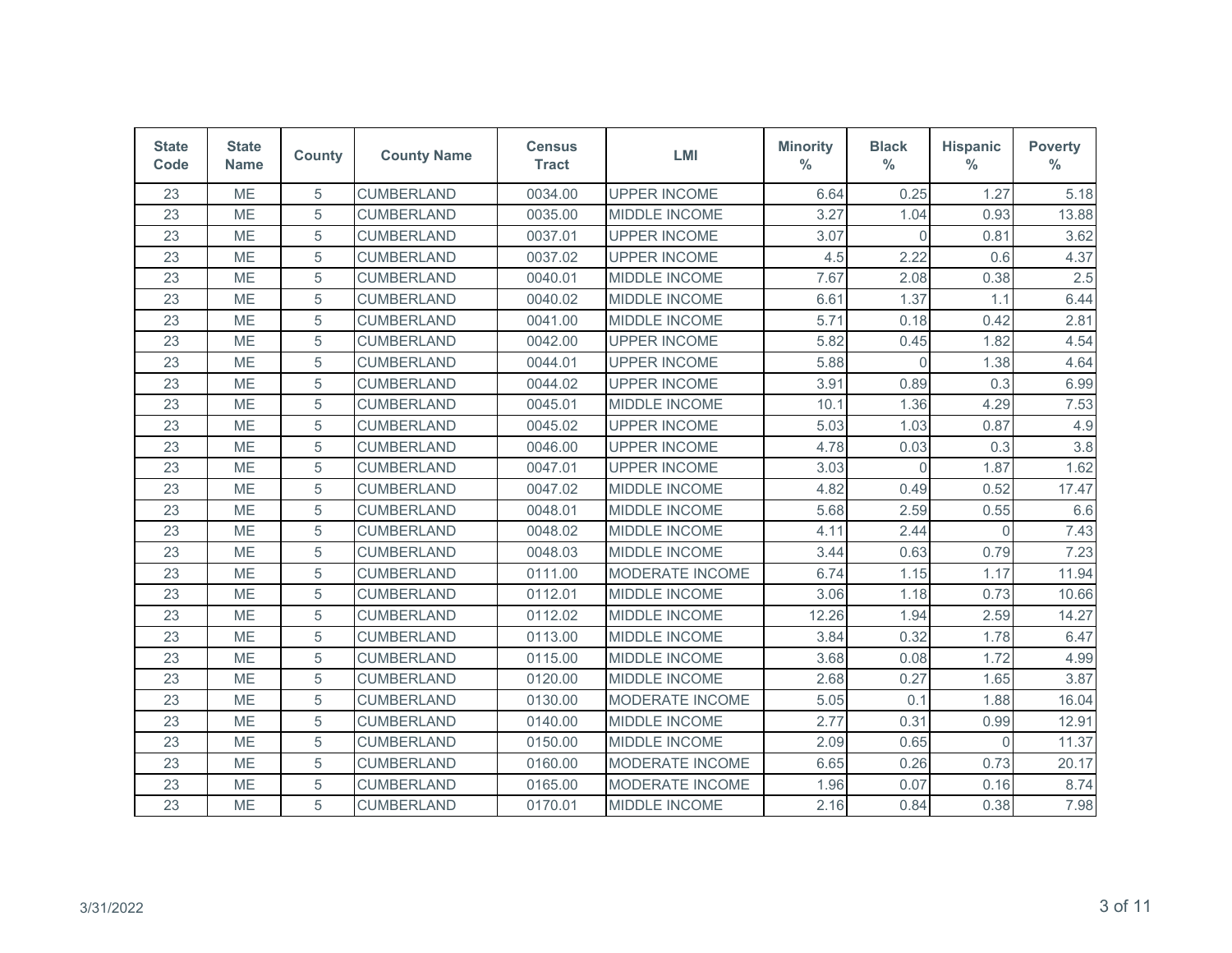| <b>State</b><br>Code | <b>State</b><br><b>Name</b> | <b>County</b>    | <b>County Name</b> | <b>Census</b><br><b>Tract</b> | <b>LMI</b>             | <b>Minority</b><br>$\%$ | <b>Black</b><br>$\frac{0}{0}$ | <b>Hispanic</b><br>$\frac{0}{0}$ | <b>Poverty</b><br>$\frac{0}{0}$ |
|----------------------|-----------------------------|------------------|--------------------|-------------------------------|------------------------|-------------------------|-------------------------------|----------------------------------|---------------------------------|
| 23                   | ME                          | 5                | <b>CUMBERLAND</b>  | 0170.02                       | MIDDLE INCOME          | 3.13                    | 0.35                          | 0.98                             | 7.61                            |
| 23                   | <b>ME</b>                   | 5                | <b>CUMBERLAND</b>  | 0171.01                       | MIDDLE INCOME          | 0.86                    | $\Omega$                      | $\Omega$                         | 6.66                            |
| 23                   | ME                          | 5                | <b>CUMBERLAND</b>  | 0171.02                       | MIDDLE INCOME          | 2.01                    | $\Omega$                      | 0.42                             | 18.09                           |
| 23                   | ME                          | 5                | <b>CUMBERLAND</b>  | 0173.01                       | MIDDLE INCOME          | 12.84                   | 1.79                          | 3.72                             | 5.02                            |
| 23                   | ME                          | 5                | <b>CUMBERLAND</b>  | 0173.03                       | <b>UPPER INCOME</b>    | 3.97                    | $\overline{0}$                | 0.85                             | 7.18                            |
| 23                   | <b>ME</b>                   | 5                | <b>CUMBERLAND</b>  | 0173.04                       | <b>UPPER INCOME</b>    | 7.78                    | 1.73                          | 1.9                              | 6.98                            |
| 23                   | ME                          | 5                | <b>CUMBERLAND</b>  | 9900.00                       | <b>NA</b>              | $\Omega$                |                               |                                  | $\Omega$                        |
| 23                   | ME                          | $\boldsymbol{9}$ | <b>HANCOCK</b>     | 9651.00                       | MIDDLE INCOME          | 2.99                    | 0.05                          | 0.59                             | 14.46                           |
| 23                   | ME                          | 9                | <b>HANCOCK</b>     | 9652.00                       | <b>UPPER INCOME</b>    | 2.29                    | 0.09                          | 1.5                              | 9.62                            |
| 23                   | <b>ME</b>                   | 9                | <b>HANCOCK</b>     | 9653.00                       | <b>MIDDLE INCOME</b>   | 0.34                    | 0.18                          | 0.16                             | 16.44                           |
| 23                   | ME                          | $\boldsymbol{9}$ | <b>HANCOCK</b>     | 9654.00                       | MIDDLE INCOME          | 3.22                    | 0.11                          | 0.48                             | 10.41                           |
| 23                   | ME                          | $\boldsymbol{9}$ | <b>HANCOCK</b>     | 9655.03                       | MIDDLE INCOME          | 4.12                    | 0.92                          | 0.75                             | 21.82                           |
| 23                   | ME                          | 9                | <b>HANCOCK</b>     | 9655.04                       | MIDDLE INCOME          | 6.27                    | 2.51                          | 1.69                             | 10.66                           |
| 23                   | <b>ME</b>                   | 9                | <b>HANCOCK</b>     | 9657.00                       | <b>MODERATE INCOME</b> | 6.79                    | $\Omega$                      | 0.87                             | 17.72                           |
| 23                   | <b>ME</b>                   | $\boldsymbol{9}$ | <b>HANCOCK</b>     | 9658.00                       | MIDDLE INCOME          | 0.79                    | 0.26                          | $\Omega$                         | 16.92                           |
| 23                   | ME                          | 9                | <b>HANCOCK</b>     | 9659.00                       | <b>UPPER INCOME</b>    | 10.33                   | 0.4                           | 3.02                             | 12.45                           |
| 23                   | ME                          | 9                | <b>HANCOCK</b>     | 9660.00                       | <b>UPPER INCOME</b>    | 1.88                    | 0.17                          | 0.56                             | 7.31                            |
| 23                   | ME                          | 9                | <b>HANCOCK</b>     | 9661.00                       | MIDDLE INCOME          | 6.61                    | $\mathbf 0$                   | 3.23                             | 10.68                           |
| 23                   | <b>ME</b>                   | 9                | <b>HANCOCK</b>     | 9662.00                       | MIDDLE INCOME          | 6.22                    | 0.3                           | 2.26                             | 11.09                           |
| 23                   | ME                          | $\boldsymbol{9}$ | <b>HANCOCK</b>     | 9663.00                       | MIDDLE INCOME          | 4.31                    | 0.69                          | 0.62                             | 13.69                           |
| 23                   | ME                          | $\boldsymbol{9}$ | <b>HANCOCK</b>     | 9664.00                       | MIDDLE INCOME          | 3.55                    | $\Omega$                      | 0.5                              | 19.43                           |
| 23                   | ME                          | $\boldsymbol{9}$ | <b>HANCOCK</b>     | 9665.00                       | <b>UPPER INCOME</b>    | 5.75                    | 0.35                          | 2.84                             | 10.95                           |
| 23                   | <b>ME</b>                   | 9                | <b>HANCOCK</b>     | 9666.00                       | MIDDLE INCOME          | 3.71                    | 0.42                          | 1.63                             | 12.25                           |
| 23                   | ME                          | 9                | <b>HANCOCK</b>     | 9667.00                       | MIDDLE INCOME          | 4.91                    | 0.3                           | 1.28                             | 12.76                           |
| 23                   | ME                          | 9                | <b>HANCOCK</b>     | 9900.00                       | <b>NA</b>              | $\Omega$                |                               |                                  | $\Omega$                        |
| 23                   | ME                          | 11               | <b>KENNEBEC</b>    | 0101.00                       | MIDDLE INCOME          | 8.49                    | $\Omega$                      | 5.63                             | 17.58                           |
| 23                   | <b>ME</b>                   | 11               | <b>KENNEBEC</b>    | 0102.00                       | MIDDLE INCOME          | 3.38                    | 2.43                          | $\Omega$                         | 12.41                           |
| 23                   | <b>ME</b>                   | 11               | <b>KENNEBEC</b>    | 0103.00                       | MIDDLE INCOME          | 9.41                    | 1.62                          | 1.08                             | 28.18                           |
| 23                   | ME                          | 11               | <b>KENNEBEC</b>    | 0104.00                       | MIDDLE INCOME          | 8.15                    | $\Omega$                      | 3.04                             | 26.34                           |
| 23                   | ME                          | 11               | <b>KENNEBEC</b>    | 0105.00                       | MIDDLE INCOME          | 11.37                   | 0.07                          | 2.55                             | 19.25                           |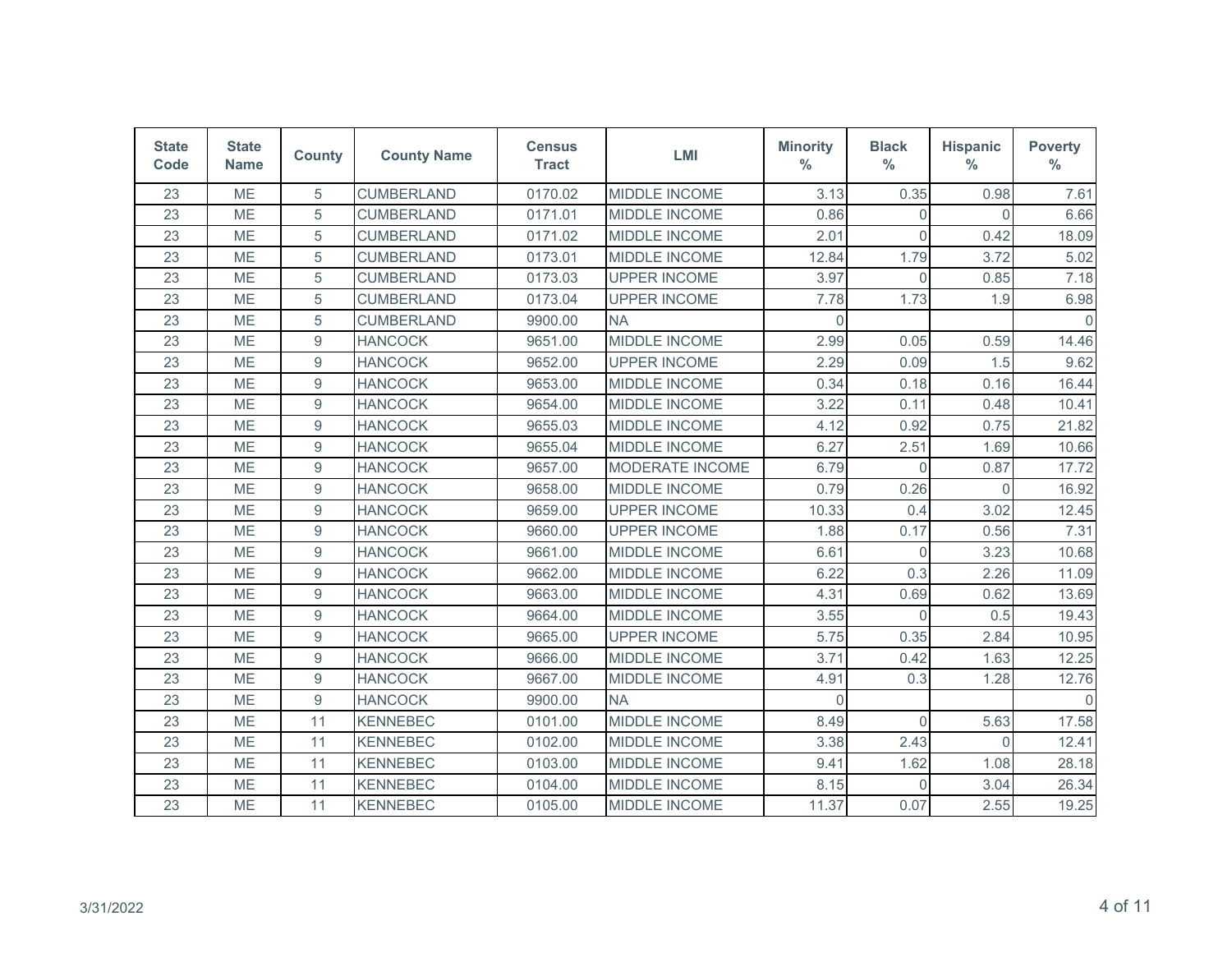| <b>State</b><br>Code | <b>State</b><br><b>Name</b> | <b>County</b> | <b>County Name</b> | <b>Census</b><br><b>Tract</b> | LMI                  | <b>Minority</b><br>$\%$ | <b>Black</b><br>$\%$ | <b>Hispanic</b><br>$\frac{0}{0}$ | <b>Poverty</b><br>$\%$ |
|----------------------|-----------------------------|---------------|--------------------|-------------------------------|----------------------|-------------------------|----------------------|----------------------------------|------------------------|
| 23                   | ME                          | 11            | <b>KENNEBEC</b>    | 0106.00                       | MIDDLE INCOME        | 3.38                    | 0.2                  | 0.9                              | 11.66                  |
| 23                   | <b>ME</b>                   | 11            | <b>KENNEBEC</b>    | 0107.00                       | MIDDLE INCOME        | 5.69                    | $\Omega$             | $\Omega$                         | 11.66                  |
| 23                   | ME                          | 11            | <b>KENNEBEC</b>    | 0108.01                       | <b>UPPER INCOME</b>  | 2.57                    | 0.47                 | $\Omega$                         | 10.12                  |
| 23                   | ME                          | 11            | <b>KENNEBEC</b>    | 0108.02                       | MIDDLE INCOME        | 5.47                    | 0.25                 | 1.77                             | 14.29                  |
| 23                   | ME                          | 11            | <b>KENNEBEC</b>    | 0109.00                       | MIDDLE INCOME        | 0.97                    | $\Omega$             | $\overline{0}$                   | 22.97                  |
| 23                   | <b>ME</b>                   | 11            | <b>KENNEBEC</b>    | 0110.00                       | <b>MIDDLE INCOME</b> | 5.68                    | 0.12                 | 3.78                             | 16.11                  |
| 23                   | ME                          | 11            | <b>KENNEBEC</b>    | 0120.00                       | <b>UPPER INCOME</b>  | 1.67                    | $\overline{0}$       | $\Omega$                         | 6.92                   |
| 23                   | ME                          | 11            | <b>KENNEBEC</b>    | 0130.00                       | <b>UPPER INCOME</b>  | 4.15                    | $\mathsf 0$          | 3.74                             | 11.48                  |
| 23                   | ME                          | 11            | <b>KENNEBEC</b>    | 0140.00                       | <b>UPPER INCOME</b>  | 2.95                    | $\overline{0}$       | 1.45                             | 6.24                   |
| 23                   | <b>ME</b>                   | 11            | <b>KENNEBEC</b>    | 0145.00                       | <b>MIDDLE INCOME</b> | 1.96                    | $\Omega$             | $\Omega$                         | 8.69                   |
| 23                   | ME                          | 11            | <b>KENNEBEC</b>    | 0150.00                       | <b>UPPER INCOME</b>  | 2.11                    | 0.74                 | 0.7                              | 5.71                   |
| 23                   | ME                          | 11            | <b>KENNEBEC</b>    | 0155.00                       | MIDDLE INCOME        | 3.02                    | 0.24                 | 1.54                             | 16.17                  |
| 23                   | ME                          | 11            | <b>KENNEBEC</b>    | 0160.00                       | <b>UPPER INCOME</b>  | 2.38                    | 0.03                 | 1.36                             | 13.79                  |
| 23                   | ME                          | 11            | <b>KENNEBEC</b>    | 0170.00                       | <b>UPPER INCOME</b>  | 4.44                    | 1.65                 | 1.11                             | 11.28                  |
| 23                   | <b>ME</b>                   | 11            | <b>KENNEBEC</b>    | 0180.00                       | MIDDLE INCOME        | 1.6                     | 0.12                 | 0.19                             | 12.14                  |
| 23                   | ME                          | 11            | <b>KENNEBEC</b>    | 0190.00                       | MIDDLE INCOME        | 2.3                     | $\Omega$             | 1.29                             | 9.38                   |
| 23                   | ME                          | 11            | <b>KENNEBEC</b>    | 0200.00                       | MIDDLE INCOME        | 5.27                    | 1.75                 | 0.68                             | 11.26                  |
| 23                   | ME                          | 11            | <b>KENNEBEC</b>    | 0205.00                       | <b>MIDDLE INCOME</b> | 2.48                    | 0.33                 | 1.71                             | 14.93                  |
| 23                   | ME                          | 11            | <b>KENNEBEC</b>    | 0210.00                       | MIDDLE INCOME        | 0.74                    | 0.74                 | 0.59                             | 10.38                  |
| 23                   | ME                          | 11            | <b>KENNEBEC</b>    | 0220.00                       | MIDDLE INCOME        | 1.41                    | $\Omega$             | 0.19                             | 10.45                  |
| 23                   | ME                          | 11            | <b>KENNEBEC</b>    | 0230.01                       | MIDDLE INCOME        | 2.58                    | 0.44                 | 0.7                              | 19.81                  |
| 23                   | ME                          | 11            | <b>KENNEBEC</b>    | 0230.02                       | <b>UPPER INCOME</b>  | 4.37                    | 0.68                 | $\mathbf{0}$                     | 11.7                   |
| 23                   | ME                          | 11            | <b>KENNEBEC</b>    | 0241.01                       | MIDDLE INCOME        | 9.61                    | $\Omega$             | 3.42                             | 17.22                  |
| 23                   | ME                          | 11            | <b>KENNEBEC</b>    | 0241.02                       | MIDDLE INCOME        | 11.01                   | 7.21                 | 0.04                             | 36.67                  |
| 23                   | ME                          | 11            | <b>KENNEBEC</b>    | 0242.00                       | MIDDLE INCOME        | 9.92                    | 2.22                 | 2.15                             | 8.43                   |
| 23                   | ME                          | 11            | <b>KENNEBEC</b>    | 0250.00                       | <b>UPPER INCOME</b>  | 1.63                    | 0                    | 0.13                             | 6.16                   |
| 23                   | <b>ME</b>                   | 13            | <b>KNOX</b>        | 9702.00                       | <b>UPPER INCOME</b>  | 0.14                    | $\Omega$             | 0.14                             | 10.16                  |
| 23                   | ME                          | 13            | <b>KNOX</b>        | 9703.00                       | MIDDLE INCOME        | 4.29                    | 0.28                 | 0.98                             | 10.72                  |
| 23                   | ME                          | 13            | <b>KNOX</b>        | 9704.00                       | MIDDLE INCOME        | 5.8                     | 1.78                 | 2.27                             | 15.69                  |
| 23                   | ME                          | 13            | <b>KNOX</b>        | 9705.00                       | <b>UPPER INCOME</b>  | 7.66                    | 0.96                 | 3.44                             | 9.19                   |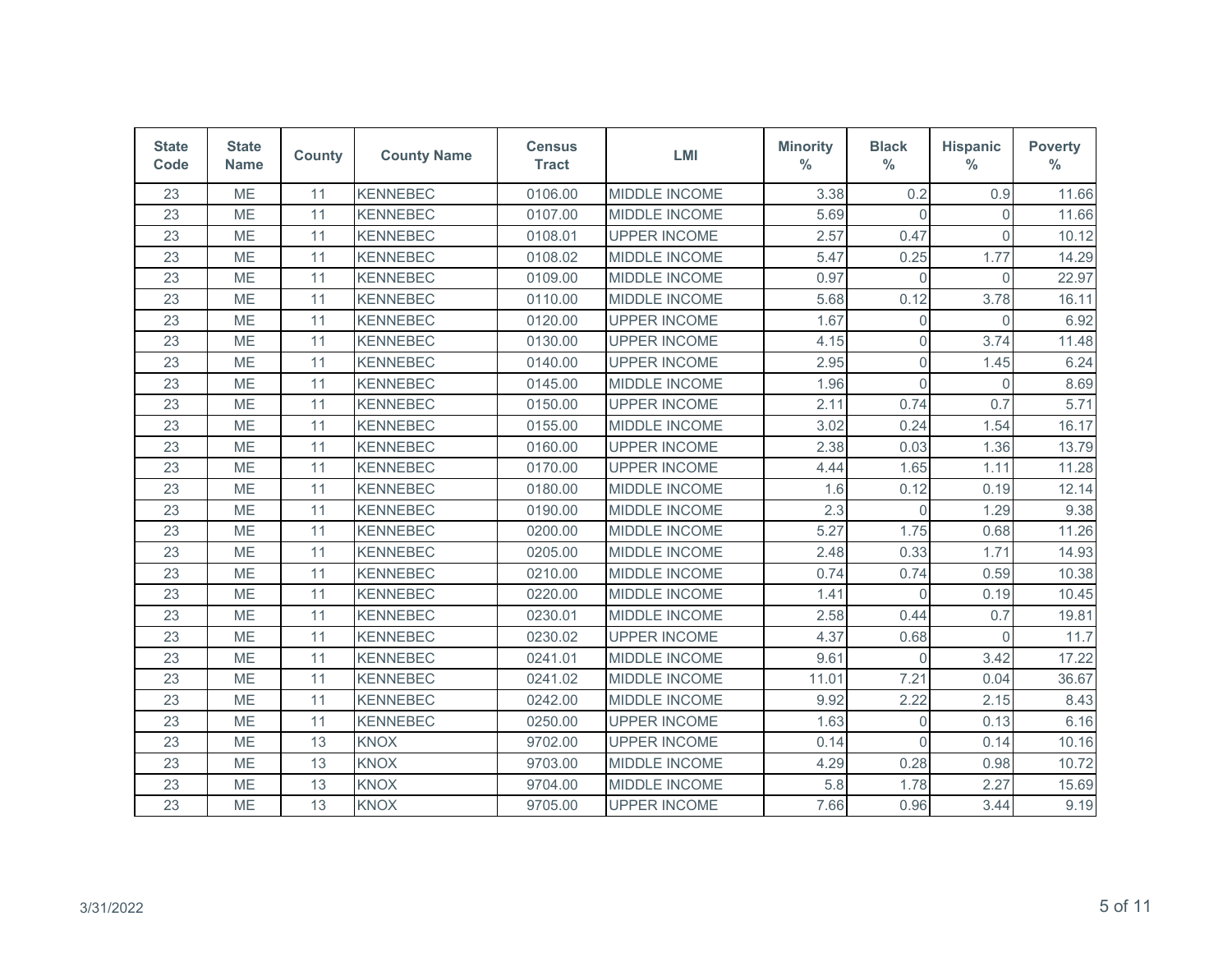| <b>State</b><br>Code | <b>State</b><br><b>Name</b> | <b>County</b> | <b>County Name</b> | <b>Census</b><br><b>Tract</b> | <b>LMI</b>           | <b>Minority</b><br>$\%$ | <b>Black</b><br>$\%$ | <b>Hispanic</b><br>$\frac{0}{0}$ | <b>Poverty</b><br>$\%$ |
|----------------------|-----------------------------|---------------|--------------------|-------------------------------|----------------------|-------------------------|----------------------|----------------------------------|------------------------|
| 23                   | <b>ME</b>                   | 13            | <b>KNOX</b>        | 9706.00                       | MIDDLE INCOME        | 4.54                    | 0.54                 | 1.37                             | 19                     |
| 23                   | <b>ME</b>                   | 13            | <b>KNOX</b>        | 9707.00                       | MIDDLE INCOME        | 4.22                    | 1.17                 | 0.36                             | 11.35                  |
| 23                   | ME                          | 13            | <b>KNOX</b>        | 9708.00                       | MIDDLE INCOME        | 1.65                    | 0.55                 | 0.16                             | 9.33                   |
| 23                   | ME                          | 13            | <b>KNOX</b>        | 9709.00                       | MIDDLE INCOME        | 3.59                    | 0                    | 0.73                             | 2.78                   |
| 23                   | <b>ME</b>                   | 13            | <b>KNOX</b>        | 9710.00                       | MIDDLE INCOME        | 1.66                    | $\Omega$             | 0.47                             | 8.08                   |
| 23                   | ME                          | 13            | <b>KNOX</b>        | 9711.00                       | <b>UPPER INCOME</b>  | 7.11                    | 0.11                 | 0.72                             | 9.94                   |
| 23                   | ME                          | 13            | <b>KNOX</b>        | 9900.00                       | <b>NA</b>            | $\mathbf{0}$            |                      |                                  |                        |
| 23                   | <b>ME</b>                   | 15            | <b>LINCOLN</b>     | 9751.00                       | MIDDLE INCOME        | 2.67                    | $\overline{0}$       | 0.94                             | 11.15                  |
| 23                   | <b>ME</b>                   | 15            | LINCOLN            | 9752.00                       | <b>MIDDLE INCOME</b> | 5.03                    | $\overline{0}$       | 1.48                             | 20.25                  |
| 23                   | ME                          | 15            | <b>LINCOLN</b>     | 9753.00                       | MIDDLE INCOME        | 2.8                     | $\overline{0}$       | 1.33                             | 13.9                   |
| 23                   | <b>ME</b>                   | 15            | <b>LINCOLN</b>     | 9754.00                       | <b>UPPER INCOME</b>  | 2.38                    | 0.59                 | 0.2                              | 8.01                   |
| 23                   | ME                          | 15            | <b>LINCOLN</b>     | 9755.00                       | MIDDLE INCOME        | 6.69                    | 0.27                 | 0.22                             | 10.07                  |
| 23                   | ME                          | 15            | <b>LINCOLN</b>     | 9756.00                       | <b>UPPER INCOME</b>  | 2.46                    | $\Omega$             | 1.81                             | 8.04                   |
| 23                   | <b>ME</b>                   | 15            | <b>LINCOLN</b>     | 9757.00                       | <b>MIDDLE INCOME</b> | 0.84                    | $\Omega$             | 0.84                             | 11.17                  |
| 23                   | <b>ME</b>                   | 15            | <b>LINCOLN</b>     | 9758.00                       | <b>UPPER INCOME</b>  | 1.68                    | $\Omega$             | 1.2                              | 13.05                  |
| 23                   | ME                          | 15            | <b>LINCOLN</b>     | 9762.00                       | <b>UPPER INCOME</b>  | 3.06                    | 0.08                 | 0.68                             | 11.76                  |
| 23                   | ME                          | 15            | <b>LINCOLN</b>     | 9900.00                       | <b>NA</b>            | $\Omega$                |                      |                                  |                        |
| 23                   | <b>ME</b>                   | 19            | <b>PENOBSCOT</b>   | 0002.00                       | MODERATE INCOME      | 8.04                    | 1.47                 | 1.77                             | 34.64                  |
| 23                   | ME                          | 19            | PENOBSCOT          | 0003.00                       | MIDDLE INCOME        | 16.34                   | 3.62                 | 2.99                             | 10.27                  |
| 23                   | ME                          | 19            | <b>PENOBSCOT</b>   | 0004.00                       | <b>UPPER INCOME</b>  | 12.61                   | 1.6                  | 7.86                             | 23.64                  |
| 23                   | ME                          | 19            | <b>PENOBSCOT</b>   | 0005.00                       | <b>MIDDLE INCOME</b> | 6.14                    | 0.73                 | 2.57                             | 34.21                  |
| 23                   | <b>ME</b>                   | 19            | <b>PENOBSCOT</b>   | 0006.00                       | MODERATE INCOME      | 0.98                    | 0.98                 | $\Omega$                         | 35.62                  |
| 23                   | ME                          | 19            | <b>PENOBSCOT</b>   | 0007.00                       | <b>UPPER INCOME</b>  | 4.11                    | 3.02                 | 0.34                             | 11.15                  |
| 23                   | <b>ME</b>                   | 19            | <b>PENOBSCOT</b>   | 0009.00                       | MODERATE INCOME      | 9.16                    | 2.25                 | 1.28                             | 42.84                  |
| 23                   | ME                          | 19            | <b>PENOBSCOT</b>   | 0020.00                       | <b>UPPER INCOME</b>  | 5.08                    | 0.57                 | 2.54                             | 3.79                   |
| 23                   | ME                          | 19            | PENOBSCOT          | 0030.00                       | <b>UPPER INCOME</b>  | 3.15                    | $\Omega$             | 0.32                             | 8.05                   |
| 23                   | ME                          | 19            | PENOBSCOT          | 0041.00                       | MIDDLE INCOME        | 4.03                    | 0.58                 | $\overline{0}$                   | 21.64                  |
| 23                   | ME                          | 19            | PENOBSCOT          | 0042.00                       | <b>UPPER INCOME</b>  | 2.55                    | 1.7                  | $\overline{0}$                   | 5.31                   |
| 23                   | ME                          | 19            | <b>PENOBSCOT</b>   | 0043.00                       | <b>UPPER INCOME</b>  | 1.53                    | $\overline{0}$       | $\Omega$                         | 6.04                   |
| 23                   | ME                          | 19            | <b>PENOBSCOT</b>   | 0050.00                       | <b>UPPER INCOME</b>  | 4.35                    | $\mathbf 0$          | 0.29                             | 21.19                  |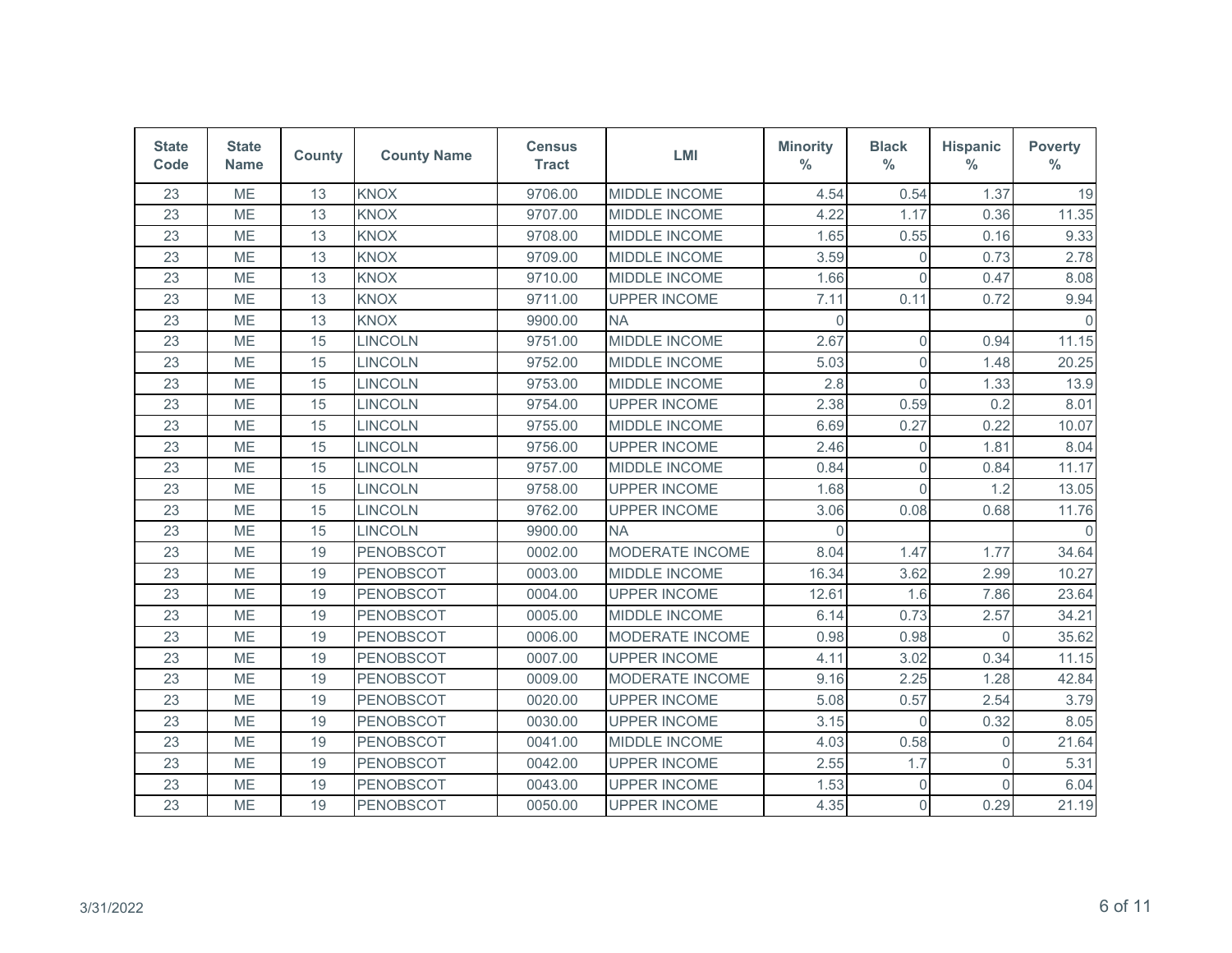| <b>State</b><br>Code | <b>State</b><br><b>Name</b> | <b>County</b> | <b>County Name</b> | <b>Census</b><br><b>Tract</b> | <b>LMI</b>             | <b>Minority</b><br>$\%$ | <b>Black</b><br>$\%$ | <b>Hispanic</b><br>$\frac{0}{0}$ | <b>Poverty</b><br>$\%$ |
|----------------------|-----------------------------|---------------|--------------------|-------------------------------|------------------------|-------------------------|----------------------|----------------------------------|------------------------|
| 23                   | <b>ME</b>                   | 19            | <b>PENOBSCOT</b>   | 0061.00                       | <b>UPPER INCOME</b>    | 5.53                    | 0.28                 | $\Omega$                         | 47.38                  |
| 23                   | ME                          | 19            | <b>PENOBSCOT</b>   | 0062.00                       | <b>UPPER INCOME</b>    | 6.46                    | $\Omega$             | 1.84                             | 12.15                  |
| 23                   | ME                          | 19            | <b>PENOBSCOT</b>   | 0063.00                       | <b>NA</b>              | 12.03                   | 3.45                 | 2.1                              | 41.32                  |
| 23                   | ME                          | 19            | <b>PENOBSCOT</b>   | 0071.00                       | MIDDLE INCOME          | 8.46                    | 1.43                 | 0.21                             | 32.22                  |
| 23                   | ME                          | 19            | <b>PENOBSCOT</b>   | 0072.00                       | MIDDLE INCOME          | 5.59                    | 0.89                 | $\overline{0}$                   | 17.5                   |
| 23                   | ME                          | 19            | <b>PENOBSCOT</b>   | 0080.01                       | MIDDLE INCOME          | 2.77                    | 0.49                 | 0.4                              | 12.02                  |
| 23                   | ME                          | 19            | <b>PENOBSCOT</b>   | 0090.00                       | MIDDLE INCOME          | 3.98                    | 1.52                 | 1.61                             | 8.92                   |
| 23                   | <b>ME</b>                   | 19            | <b>PENOBSCOT</b>   | 0100.00                       | MIDDLE INCOME          | 0.56                    | 0.12                 | $\mathbf{0}$                     | 7.48                   |
| 23                   | ME                          | 19            | <b>PENOBSCOT</b>   | 0110.00                       | <b>MIDDLE INCOME</b>   | 2.29                    | $\Omega$             | $\Omega$                         | 8.56                   |
| 23                   | ME                          | 19            | <b>PENOBSCOT</b>   | 0120.00                       | MIDDLE INCOME          | 4.72                    | 0.34                 | 0.94                             | 7.96                   |
| 23                   | ME                          | 19            | <b>PENOBSCOT</b>   | 0125.00                       | <b>MIDDLE INCOME</b>   | 3.17                    | 0.04                 | 0.23                             | 10.14                  |
| 23                   | ME                          | 19            | <b>PENOBSCOT</b>   | 0130.00                       | MIDDLE INCOME          | 2.71                    | 0.65                 | $\Omega$                         | 21.36                  |
| 23                   | <b>ME</b>                   | 19            | <b>PENOBSCOT</b>   | 0135.00                       | MIDDLE INCOME          | 2.37                    | 0.51                 | 1.15                             | 12.79                  |
| 23                   | <b>ME</b>                   | 19            | <b>PENOBSCOT</b>   | 0140.00                       | <b>MIDDLE INCOME</b>   | 1.7                     | $\Omega$             | 1.7                              | 9.11                   |
| 23                   | <b>ME</b>                   | 19            | <b>PENOBSCOT</b>   | 0150.00                       | <b>MODERATE INCOME</b> | 1.64                    | 0.42                 | 0.7                              | 20.53                  |
| 23                   | ME                          | 19            | <b>PENOBSCOT</b>   | 0155.00                       | MIDDLE INCOME          | 1.87                    | 0.13                 | 0.49                             | 18.28                  |
| 23                   | ME                          | 19            | <b>PENOBSCOT</b>   | 0180.00                       | MIDDLE INCOME          | 1.64                    | $\overline{0}$       | $\mathbf{0}$                     | 7.41                   |
| 23                   | <b>ME</b>                   | 19            | <b>PENOBSCOT</b>   | 0205.00                       | <b>MIDDLE INCOME</b>   | 6.43                    | 0.51                 | 1.05                             | 15.85                  |
| 23                   | ME                          | 19            | <b>PENOBSCOT</b>   | 0215.00                       | MIDDLE INCOME          | 1.39                    | $\overline{0}$       | $\Omega$                         | 11.26                  |
| 23                   | ME                          | 19            | <b>PENOBSCOT</b>   | 0225.00                       | <b>MIDDLE INCOME</b>   | 4.72                    | 1.7                  | 0.32                             | 19.99                  |
| 23                   | <b>ME</b>                   | 19            | <b>PENOBSCOT</b>   | 0245.00                       | <b>MIDDLE INCOME</b>   | 5.22                    | 1.4                  | 0.93                             | 18.4                   |
| 23                   | ME                          | 19            | <b>PENOBSCOT</b>   | 0255.00                       | <b>MODERATE INCOME</b> | 3.98                    | $\Omega$             | 0.88                             | 19.8                   |
| 23                   | ME                          | 19            | <b>PENOBSCOT</b>   | 0265.00                       | MIDDLE INCOME          | 1.47                    | 0.05                 | 0.05                             | 11.51                  |
| 23                   | <b>ME</b>                   | 19            | <b>PENOBSCOT</b>   | 0270.00                       | MIDDLE INCOME          | 1.34                    | $\overline{0}$       | $\Omega$                         | 21.49                  |
| 23                   | ME                          | 19            | <b>PENOBSCOT</b>   | 0280.00                       | MIDDLE INCOME          | 7.02                    | $\overline{0}$       | 0.82                             | 11.69                  |
| 23                   | <b>ME</b>                   | 19            | <b>PENOBSCOT</b>   | 0285.00                       | MIDDLE INCOME          | 4.99                    | $\Omega$             | $\Omega$                         | 23.35                  |
| 23                   | ME                          | 19            | <b>PENOBSCOT</b>   | 0290.00                       | MIDDLE INCOME          | 2.93                    | 0.05                 | 1.23                             | 15.19                  |
| 23                   | ME                          | 19            | <b>PENOBSCOT</b>   | 0300.00                       | MODERATE INCOME        | 9.57                    | $\Omega$             | 6.54                             | 12.79                  |
| 23                   | ME                          | 19            | <b>PENOBSCOT</b>   | 0310.00                       | <b>MODERATE INCOME</b> | 5.02                    | 0.11                 | 2.16                             | 21.88                  |
| 23                   | ME                          | 19            | <b>PENOBSCOT</b>   | 0311.00                       | <b>MIDDLE INCOME</b>   | 9.35                    | 1.07                 | 0.75                             | 13.93                  |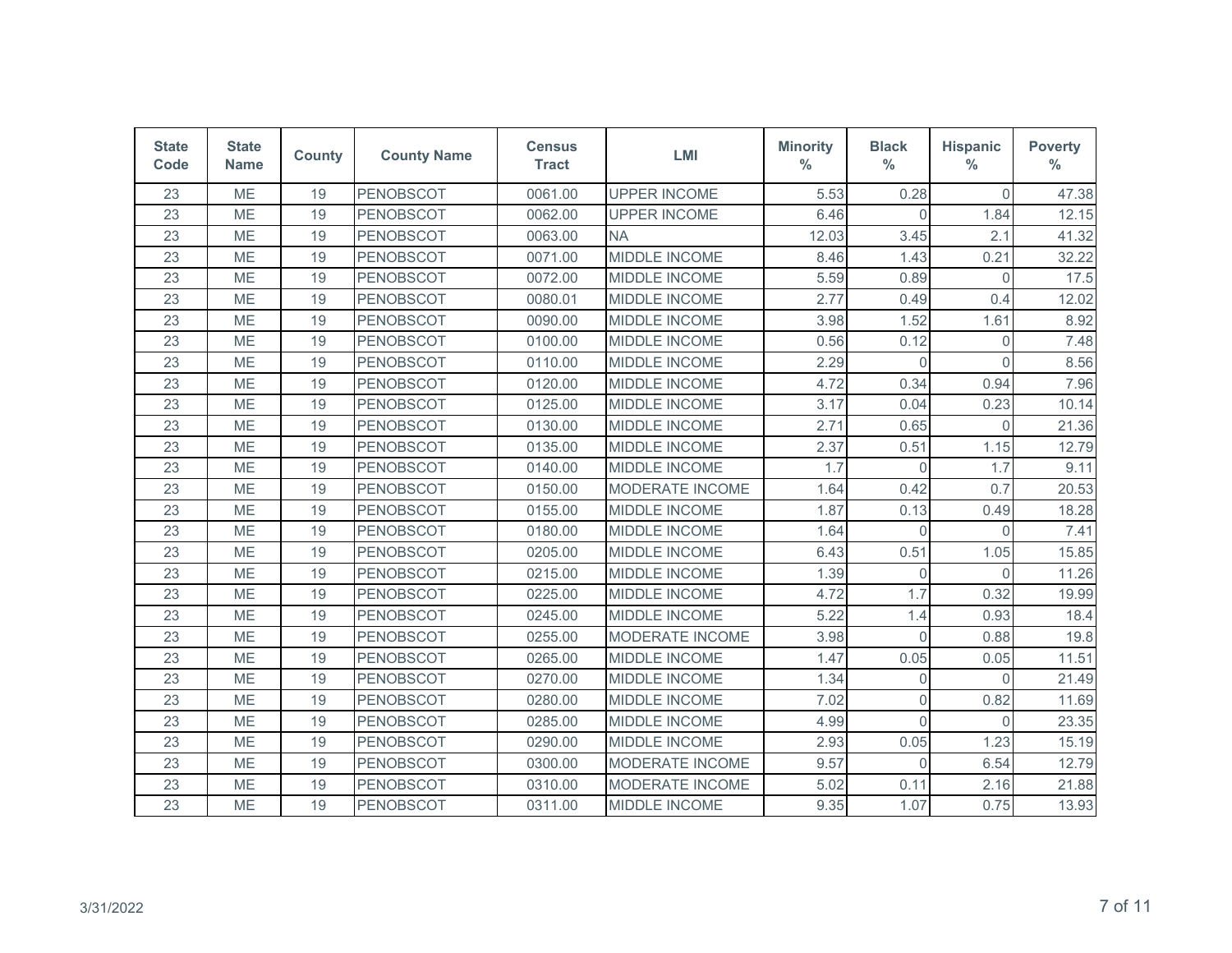| <b>State</b><br>Code | <b>State</b><br><b>Name</b> | <b>County</b> | <b>County Name</b> | <b>Census</b><br><b>Tract</b> | <b>LMI</b>             | <b>Minority</b><br>$\%$ | <b>Black</b><br>$\frac{0}{0}$ | <b>Hispanic</b><br>$\frac{0}{0}$ | <b>Poverty</b><br>$\%$ |
|----------------------|-----------------------------|---------------|--------------------|-------------------------------|------------------------|-------------------------|-------------------------------|----------------------------------|------------------------|
| 23                   | ME                          | 19            | <b>PENOBSCOT</b>   | 0312.00                       | <b>MIDDLE INCOME</b>   | 5.28                    | 0.61                          | 1.09                             | 14.03                  |
| 23                   | <b>ME</b>                   | 19            | <b>PENOBSCOT</b>   | 0313.00                       | <b>UPPER INCOME</b>    | 6.36                    | 0.02                          | 0.92                             | 6.81                   |
| 23                   | ME                          | 19            | <b>PENOBSCOT</b>   | 9400.00                       | MODERATE INCOME        | 89.73                   | 0.13                          | 6.72                             | 34.19                  |
| 23                   | ME                          | 21            | <b>PISCATAQUIS</b> | 9603.01                       | <b>NA</b>              | 8.17                    | 0.05                          | 1.03                             | 28.29                  |
| 23                   | <b>ME</b>                   | 21            | <b>PISCATAQUIS</b> | 9603.02                       | MIDDLE INCOME          | 2.14                    | $\overline{0}$                | 1.78                             | 6.94                   |
| 23                   | <b>ME</b>                   | 21            | <b>PISCATAQUIS</b> | 9604.00                       | MIDDLE INCOME          | 1.8                     | $\overline{0}$                | 0.95                             | 13.06                  |
| 23                   | ME                          | 21            | <b>PISCATAQUIS</b> | 9605.00                       | <b>MIDDLE INCOME</b>   | 6.34                    | $\overline{0}$                | 3.85                             | 16.13                  |
| 23                   | ME                          | 21            | <b>PISCATAQUIS</b> | 9606.00                       | <b>MODERATE INCOME</b> | 4.23                    | 1.45                          | 1.59                             | 27.08                  |
| 23                   | <b>ME</b>                   | 21            | <b>PISCATAQUIS</b> | 9607.00                       | MIDDLE INCOME          | 2.39                    | 0.49                          | 0.46                             | 15.65                  |
| 23                   | ME                          | 21            | <b>PISCATAQUIS</b> | 9608.00                       | MODERATE INCOME        | 3.52                    | $\overline{0}$                | 0.96                             | 23.45                  |
| 23                   | ME                          | 21            | <b>PISCATAQUIS</b> | 9609.00                       | <b>MODERATE INCOME</b> | 7.27                    | $\Omega$                      | 0.59                             | 23.92                  |
| 23                   | ME                          | 23            | SAGADAHOC          | 9701.00                       | <b>MIDDLE INCOME</b>   | 2.39                    | 0.24                          | 0.77                             | 8.74                   |
| 23                   | <b>ME</b>                   | 23            | SAGADAHOC          | 9702.00                       | MIDDLE INCOME          | 4.62                    | 1.57                          | 1.76                             | 8.1                    |
| 23                   | ME                          | 23            | SAGADAHOC          | 9703.01                       | <b>MIDDLE INCOME</b>   | 9.58                    | $\mathbf 0$                   | 2.09                             | 4.34                   |
| 23                   | ME                          | 23            | SAGADAHOC          | 9703.02                       | MIDDLE INCOME          | 5.48                    | $\Omega$                      | 1.28                             | 12.41                  |
| 23                   | <b>ME</b>                   | 23            | <b>SAGADAHOC</b>   | 9704.00                       | MIDDLE INCOME          | 1.3                     | 0.3                           | 0.13                             | 7.98                   |
| 23                   | ME                          | 23            | SAGADAHOC          | 9705.00                       | <b>MODERATE INCOME</b> | 8.48                    | 0.88                          | 3.54                             | 25.44                  |
| 23                   | <b>ME</b>                   | 23            | SAGADAHOC          | 9706.00                       | MODERATE INCOME        | 6.45                    | 2.71                          | 1.09                             | 22.03                  |
| 23                   | ME                          | 23            | SAGADAHOC          | 9707.00                       | MIDDLE INCOME          | 2.18                    | 0.22                          | 0.54                             | 9.03                   |
| 23                   | <b>ME</b>                   | 23            | <b>SAGADAHOC</b>   | 9900.00                       | <b>NA</b>              | $\Omega$                |                               |                                  | $\cap$                 |
| 23                   | ME                          | 25            | <b>SOMERSET</b>    | 9653.01                       | <b>MIDDLE INCOME</b>   | 2.17                    | 0                             | 0.54                             | 14.87                  |
| 23                   | ME                          | 25            | <b>SOMERSET</b>    | 9653.02                       | MODERATE INCOME        | 2.87                    | $\overline{0}$                | $\mathbf{0}$                     | 15.97                  |
| 23                   | ME                          | 25            | <b>SOMERSET</b>    | 9656.00                       | MODERATE INCOME        | 1.77                    | $\Omega$                      | $\overline{0}$                   | 24.37                  |
| 23                   | ME                          | 25            | <b>SOMERSET</b>    | 9657.00                       | MIDDLE INCOME          | 2.1                     | 0.29                          | $\Omega$                         | 18.46                  |
| 23                   | ME                          | 25            | <b>SOMERSET</b>    | 9658.00                       | <b>MIDDLE INCOME</b>   | 3.16                    | 0                             | 1.16                             | 13.1                   |
| 23                   | <b>ME</b>                   | 25            | <b>SOMERSET</b>    | 9659.00                       | MODERATE INCOME        | 1.85                    | $\Omega$                      | 0.6                              | 23.33                  |
| 23                   | <b>ME</b>                   | 25            | <b>SOMERSET</b>    | 9660.00                       | MIDDLE INCOME          | 7.6                     | 0.89                          | 3.69                             | 17.6                   |
| 23                   | ME                          | 25            | <b>SOMERSET</b>    | 9661.00                       | MIDDLE INCOME          | 2.72                    | 0.31                          | 0.57                             | 13.29                  |
| 23                   | ME                          | 25            | <b>SOMERSET</b>    | 9662.00                       | <b>MIDDLE INCOME</b>   | 6.95                    | 0.71                          | 0.33                             | 19.73                  |
| 23                   | ME                          | 25            | <b>SOMERSET</b>    | 9663.00                       | MIDDLE INCOME          | 2.64                    | 1.19                          | $\overline{0}$                   | 14.47                  |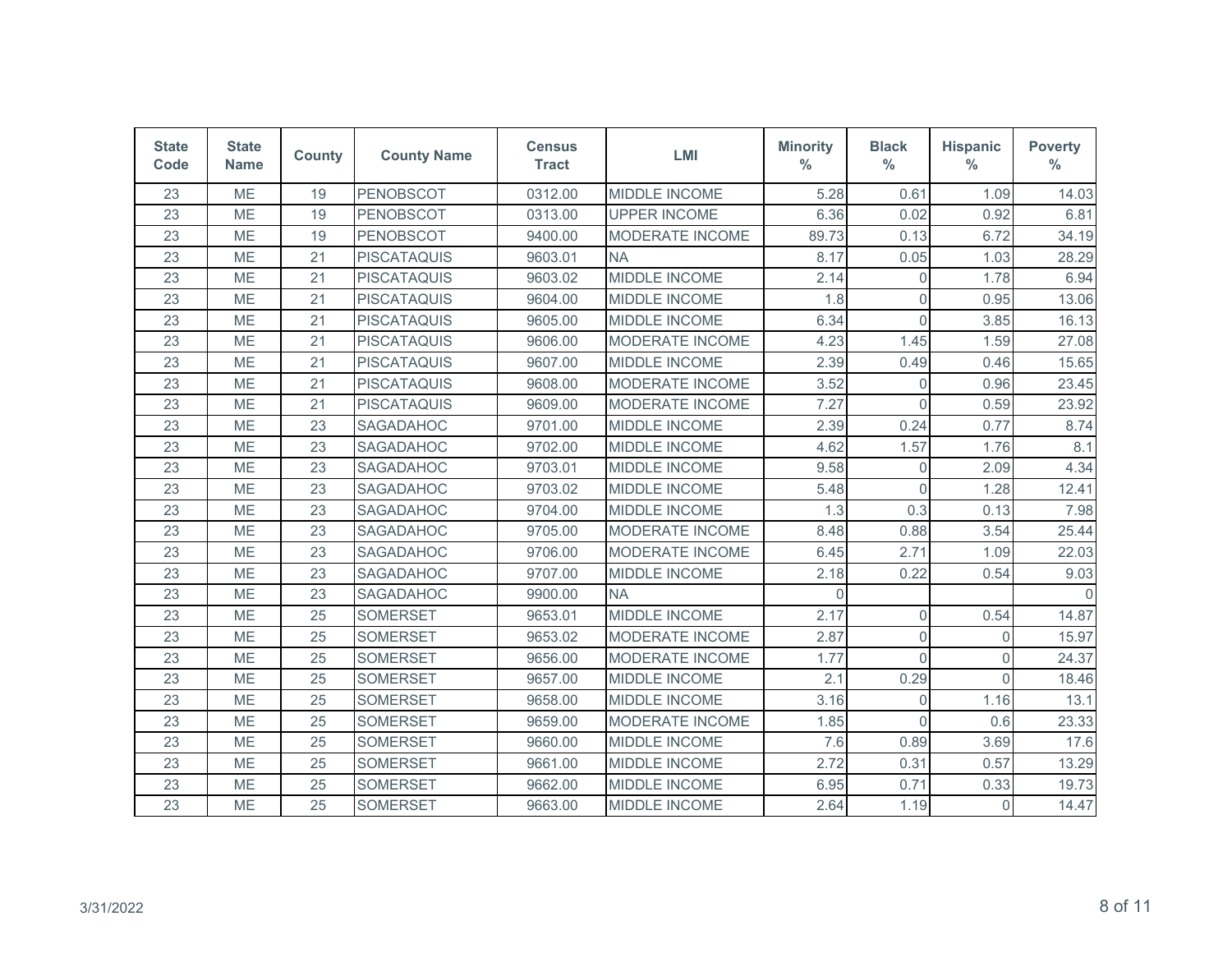| <b>State</b><br>Code | <b>State</b><br><b>Name</b> | <b>County</b> | <b>County Name</b> | <b>Census</b><br><b>Tract</b> | <b>LMI</b>             | <b>Minority</b><br>$\%$ | <b>Black</b><br>$\frac{0}{0}$ | <b>Hispanic</b><br>$\frac{0}{0}$ | <b>Poverty</b><br>$\%$ |
|----------------------|-----------------------------|---------------|--------------------|-------------------------------|------------------------|-------------------------|-------------------------------|----------------------------------|------------------------|
| 23                   | <b>ME</b>                   | 25            | <b>SOMERSET</b>    | 9664.00                       | MIDDLE INCOME          | 3.76                    | $\Omega$                      | 0.66                             | 18.09                  |
| 23                   | ME                          | 25            | <b>SOMERSET</b>    | 9665.00                       | MIDDLE INCOME          | 4.95                    | 0.48                          | 1.58                             | 13.22                  |
| 23                   | ME                          | 25            | <b>SOMERSET</b>    | 9666.00                       | MIDDLE INCOME          | 2.91                    | 0.49                          | $\overline{0}$                   | 24.52                  |
| 23                   | ME                          | 25            | <b>SOMERSET</b>    | 9667.00                       | MIDDLE INCOME          | 5.92                    | 0.14                          | 0.92                             | 21.91                  |
| 23                   | ME                          | 25            | <b>SOMERSET</b>    | 9668.00                       | MIDDLE INCOME          | 4.7                     | 0.23                          | 1.27                             | 18.94                  |
| 23                   | ME                          | 25            | <b>SOMERSET</b>    | 9669.00                       | MIDDLE INCOME          | 0.27                    | $\overline{0}$                | 0.27                             | 11.78                  |
| 23                   | ME                          | 25            | <b>SOMERSET</b>    | 9670.00                       | MIDDLE INCOME          | 4.19                    | 0.44                          | 2.31                             | 12.95                  |
| 23                   | <b>ME</b>                   | 27            | <b>WALDO</b>       | 0410.00                       | <b>UPPER INCOME</b>    | 1.77                    | 0.32                          | $\Omega$                         | 6.83                   |
| 23                   | ME                          | 27            | <b>WALDO</b>       | 0420.00                       | MIDDLE INCOME          | 2.38                    | 0.13                          | 0.52                             | 14.57                  |
| 23                   | ME                          | 27            | <b>WALDO</b>       | 0430.00                       | MIDDLE INCOME          | 5.11                    | 0.75                          | 1.65                             | 25.3                   |
| 23                   | ME                          | 27            | <b>WALDO</b>       | 0440.00                       | <b>UPPER INCOME</b>    | 3.32                    | $\Omega$                      | 1.33                             | 8.65                   |
| 23                   | ME                          | 27            | <b>WALDO</b>       | 0450.00                       | MIDDLE INCOME          | 3.03                    | 0.13                          | 1.51                             | 13.95                  |
| 23                   | ME                          | 27            | <b>WALDO</b>       | 0460.01                       | MIDDLE INCOME          | 3.55                    | 0.23                          | 1.27                             | 9.6                    |
| 23                   | <b>ME</b>                   | 27            | <b>WALDO</b>       | 0460.02                       | <b>MIDDLE INCOME</b>   | 6.43                    | 1.41                          | 2.19                             | 21.21                  |
| 23                   | <b>ME</b>                   | 27            | <b>WALDO</b>       | 0470.00                       | MIDDLE INCOME          | 5.12                    | 0.82                          | 0.24                             | 23.31                  |
| 23                   | ME                          | 29            | <b>WASHINGTON</b>  | 9551.00                       | <b>MODERATE INCOME</b> | 34.16                   | $\overline{2}$                | 2.9                              | 34.08                  |
| 23                   | ME                          | 29            | <b>WASHINGTON</b>  | 9553.00                       | MIDDLE INCOME          | 2.55                    | $\Omega$                      | 0.67                             | 16.68                  |
| 23                   | ME                          | 29            | <b>WASHINGTON</b>  | 9554.00                       | MIDDLE INCOME          | 3.6                     | 0.69                          | 1.69                             | 11.69                  |
| 23                   | ME                          | 29            | <b>WASHINGTON</b>  | 9555.00                       | <b>MODERATE INCOME</b> | 2.14                    | 0.13                          | 1.55                             | 21.4                   |
| 23                   | ME                          | 29            | <b>WASHINGTON</b>  | 9556.00                       | MIDDLE INCOME          | 36.55                   | $\Omega$                      | 0.19                             | 24.08                  |
| 23                   | <b>ME</b>                   | 29            | <b>WASHINGTON</b>  | 9557.00                       | <b>MIDDLE INCOME</b>   | 9.74                    | 0.59                          | 0.95                             | 21.51                  |
| 23                   | ME                          | 29            | <b>WASHINGTON</b>  | 9558.00                       | <b>MODERATE INCOME</b> | 4.65                    | 0.36                          | 1.08                             | 20.45                  |
| 23                   | ME                          | 29            | <b>WASHINGTON</b>  | 9559.00                       | MIDDLE INCOME          | 5.95                    | $\Omega$                      | 0.46                             | 14.65                  |
| 23                   | <b>ME</b>                   | 29            | <b>WASHINGTON</b>  | 9561.00                       | <b>MIDDLE INCOME</b>   | 3.05                    | 1.04                          | 0.96                             | 13.84                  |
| 23                   | ME                          | 29            | <b>WASHINGTON</b>  | 9562.00                       | MIDDLE INCOME          | 5.03                    | 0.89                          | 1.42                             | 19.67                  |
| 23                   | ME                          | 29            | <b>WASHINGTON</b>  | 9563.00                       | MIDDLE INCOME          | 3.81                    | 0.76                          | 1.49                             | 16.52                  |
| 23                   | ME                          | 29            | <b>WASHINGTON</b>  | 9564.00                       | MIDDLE INCOME          | 4.14                    | 0.06                          | 2.28                             | 10.35                  |
| 23                   | ME                          | 29            | <b>WASHINGTON</b>  | 9565.00                       | MIDDLE INCOME          | 7.84                    | 0.49                          | 4.17                             | 19.42                  |
| 23                   | ME                          | 31            | <b>YORK</b>        | 0051.00                       | <b>UPPER INCOME</b>    | 5.79                    | 0.02                          | 2.42                             | 4.97                   |
| 23                   | ME                          | 31            | <b>YORK</b>        | 0052.00                       | MODERATE INCOME        | 14.7                    | 3.52                          | 1.95                             | 8.74                   |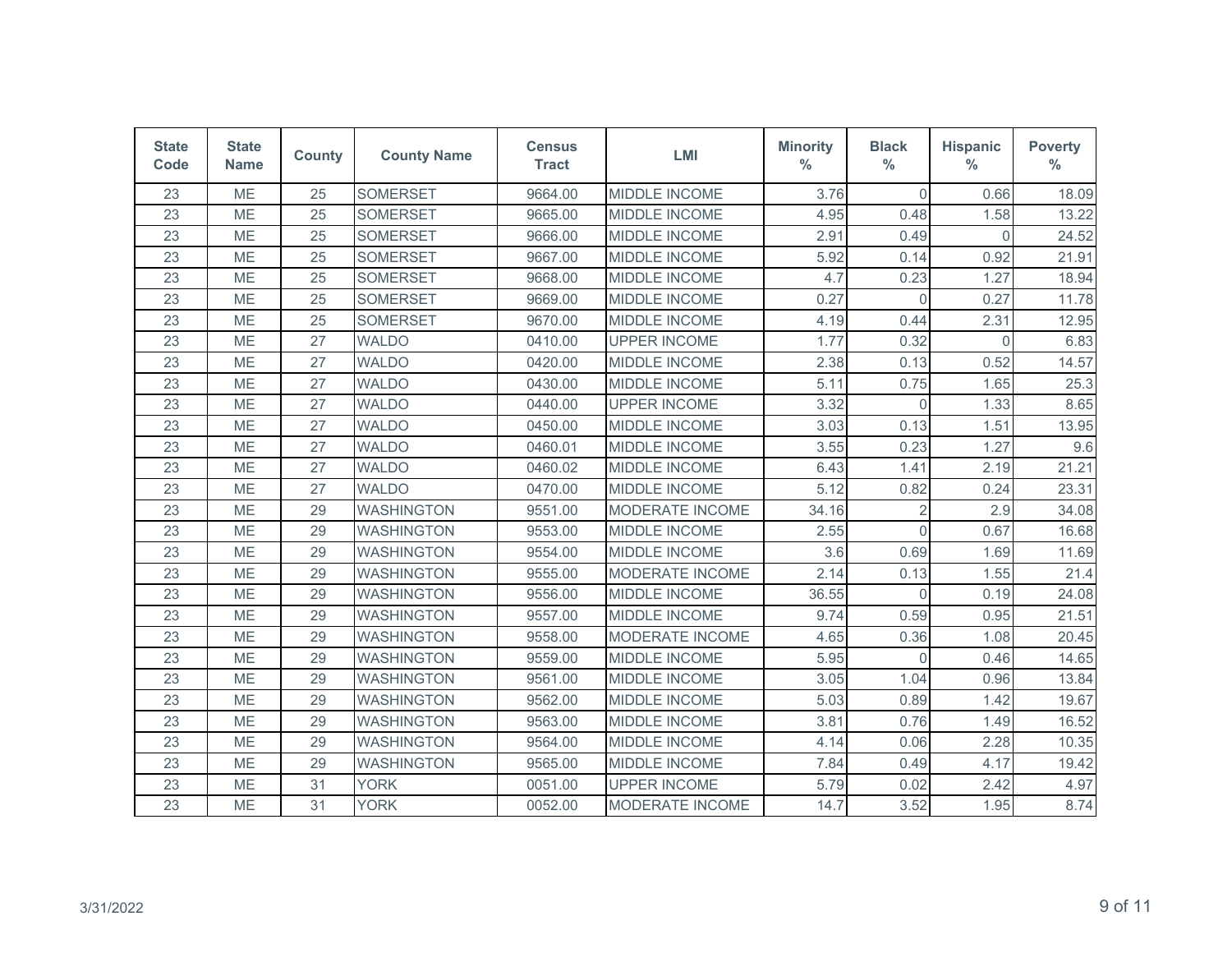| <b>State</b><br>Code | <b>State</b><br><b>Name</b> | <b>County</b> | <b>County Name</b> | <b>Census</b><br><b>Tract</b> | <b>LMI</b>             | <b>Minority</b><br>$\%$ | <b>Black</b><br>$\frac{0}{0}$ | <b>Hispanic</b><br>$\%$ | <b>Poverty</b><br>$\%$ |
|----------------------|-----------------------------|---------------|--------------------|-------------------------------|------------------------|-------------------------|-------------------------------|-------------------------|------------------------|
| 23                   | ME                          | 31            | <b>YORK</b>        | 0053.00                       | <b>MODERATE INCOME</b> | 7.9                     | $\Omega$                      | 4.46                    | 14.57                  |
| 23                   | <b>ME</b>                   | 31            | <b>YORK</b>        | 0054.00                       | <b>UPPER INCOME</b>    | 3.15                    | 1.52                          | 0.41                    | 9.65                   |
| 23                   | ME                          | 31            | <b>YORK</b>        | 0061.01                       | MIDDLE INCOME          | 5.15                    | 1.47                          | 1.87                    | 7.94                   |
| 23                   | ME                          | 31            | <b>YORK</b>        | 0061.02                       | MODERATE INCOME        | 10.27                   | 2.71                          | 2.66                    | 21.1                   |
| 23                   | <b>ME</b>                   | 31            | <b>YORK</b>        | 0200.00                       | MIDDLE INCOME          | 7.39                    | 3.17                          | 2.85                    | 7.57                   |
| 23                   | <b>ME</b>                   | 31            | <b>YORK</b>        | 0210.00                       | MIDDLE INCOME          | 1.39                    | 0.05                          | 0.87                    | 7.58                   |
| 23                   | ME                          | 31            | <b>YORK</b>        | 0220.00                       | MIDDLE INCOME          | 2.87                    | $\overline{0}$                | 2.06                    | 10.03                  |
| 23                   | ME                          | 31            | <b>YORK</b>        | 0225.00                       | MODERATE INCOME        | 5.84                    | 0.79                          | 1.32                    | 21.64                  |
| 23                   | <b>ME</b>                   | 31            | <b>YORK</b>        | 0230.00                       | MODERATE INCOME        | 2.74                    | 0.69                          | 0.17                    | 12.41                  |
| 23                   | ME                          | 31            | <b>YORK</b>        | 0235.00                       | MODERATE INCOME        | 5.3                     | 0.18                          | 1.58                    | 10.12                  |
| 23                   | ME                          | 31            | <b>YORK</b>        | 0240.00                       | <b>MIDDLE INCOME</b>   | 3.67                    | 0.62                          | 0.12                    | 7.42                   |
| 23                   | ME                          | 31            | <b>YORK</b>        | 0245.00                       | MIDDLE INCOME          | 4.44                    | $\overline{0}$                | 2.24                    | 3.65                   |
| 23                   | <b>ME</b>                   | 31            | <b>YORK</b>        | 0251.00                       | MIDDLE INCOME          | 1.31                    | 0.22                          | 0.63                    | 9.46                   |
| 23                   | ME                          | 31            | <b>YORK</b>        | 0252.01                       | MODERATE INCOME        | 11.58                   | $\overline{0}$                | 3.62                    | 14.48                  |
| 23                   | ME                          | 31            | <b>YORK</b>        | 0252.02                       | <b>LOW INCOME</b>      | 10.66                   | 0.21                          | 5.08                    | 31.08                  |
| 23                   | <b>ME</b>                   | 31            | <b>YORK</b>        | 0253.00                       | MIDDLE INCOME          | 1.51                    | 0.27                          | 0.34                    | 3.04                   |
| 23                   | ME                          | 31            | <b>YORK</b>        | 0254.00                       | <b>UPPER INCOME</b>    | 8.99                    | 1.91                          | 2.24                    | 15.22                  |
| 23                   | ME                          | 31            | <b>YORK</b>        | 0260.00                       | MIDDLE INCOME          | 10.64                   | 4.58                          | 1.5                     | 8.97                   |
| 23                   | ME                          | 31            | <b>YORK</b>        | 0270.00                       | <b>UPPER INCOME</b>    | 2.69                    | $\Omega$                      | 1.56                    | 2.55                   |
| 23                   | <b>ME</b>                   | 31            | <b>YORK</b>        | 0280.01                       | <b>UPPER INCOME</b>    | 1.02                    | 0.64                          | 0.15                    | 2.57                   |
| 23                   | ME                          | 31            | <b>YORK</b>        | 0280.02                       | <b>UPPER INCOME</b>    | 1.19                    | $\Omega$                      | 0.17                    | 5.2                    |
| 23                   | ME                          | 31            | <b>YORK</b>        | 0290.00                       | MIDDLE INCOME          | 3.67                    | 0.79                          | 1.05                    | 11.85                  |
| 23                   | ME                          | 31            | <b>YORK</b>        | 0301.00                       | MIDDLE INCOME          | 5.86                    | $\Omega$                      | 0.54                    | 16.8                   |
| 23                   | ME                          | 31            | <b>YORK</b>        | 0302.01                       | <b>MODERATE INCOME</b> | 10.45                   | 1.38                          | 2.41                    | 25.16                  |
| 23                   | ME                          | 31            | <b>YORK</b>        | 0302.02                       | <b>MODERATE INCOME</b> | 3.87                    | $\overline{0}$                | 0.77                    | 29.04                  |
| 23                   | <b>ME</b>                   | 31            | <b>YORK</b>        | 0302.03                       | MIDDLE INCOME          | 5.81                    | 0.91                          | 1.51                    | 7.83                   |
| 23                   | <b>ME</b>                   | 31            | <b>YORK</b>        | 0303.00                       | MIDDLE INCOME          | 5.18                    | $\Omega$                      | 2.15                    | 7.38                   |
| 23                   | ME                          | 31            | <b>YORK</b>        | 0310.00                       | MIDDLE INCOME          | 0.3                     | 0.3                           | $\Omega$                | 8.18                   |
| 23                   | ME                          | 31            | <b>YORK</b>        | 0320.00                       | MIDDLE INCOME          | 6.1                     | 0.62                          | 0.34                    | 7.3                    |
| 23                   | ME                          | 31            | <b>YORK</b>        | 0330.00                       | MIDDLE INCOME          | 4.75                    | 0.95                          | 2.19                    | 5.64                   |